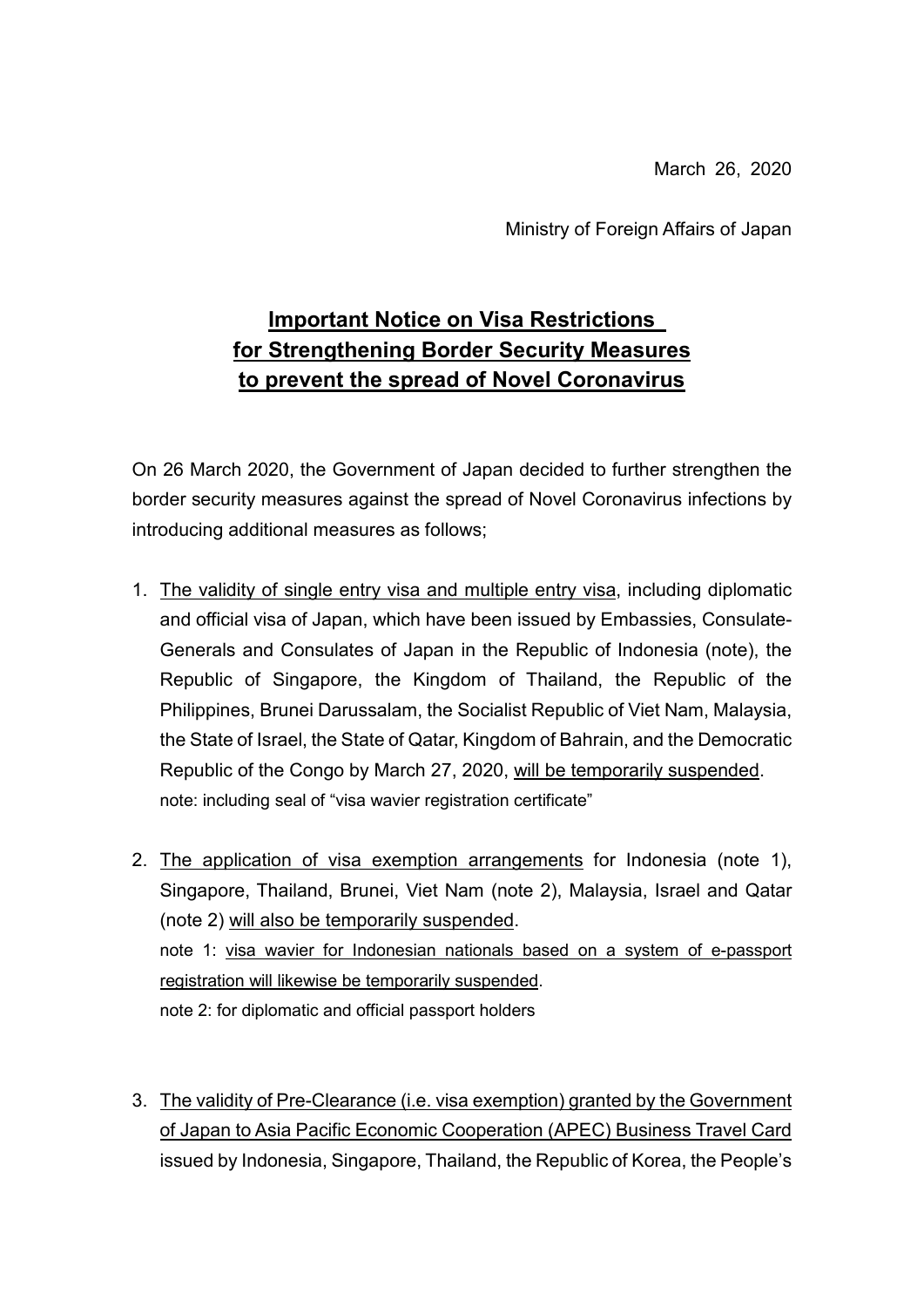Republic of China, including residents of Hong Kong Special Administrative Region, the Philippines, Brunei, Viet Nam, and Malaysia will be temporarily suspended.

- 4. The foregoing measures of 1, 2 and 3 will enter into force on March 28, 2020, 0:00am (JST) until the end of April, 2020. The period can be extended.
- 5. Additionally, the ongoing measures which have entered into force on March 9, 2020, regarding temporary suspension of the validity of single entry visa and multiple entry visa which have been issued by Embassies, Consulate-Generals and Consulates of Japan in the Republic of Korea and PRC (including Hong Kong Special Administrative Region) as well as temporary suspension of visa exemption agreements for the Republic of Korea, Hong Kong Special Administrative Region (both HK SAR and BNO passport holders) and Macau Special Administrative Region of PRC will be also extended until the end of April, 2020.
- 6. For the time being, the permission to land in Japan to the foreigners who have stayed in any of the 21 European countries (note) or the Islamic Republic of Iran within 14 days prior to the application for landing will be denied, unless the circumstances are exceptional.

note: Ireland, Principality of Andorra, Italian Republic, Republic of Estonia, Republic of Austria, Kingdom of the Netherlands, Swiss Confederation, Kingdom of Sweden, Kingdom of Spain, Republic of Slovenia, Kingdom of Denmark, Federal Republic of Germany, Kingdom of Norway, Vatican City State, French Republic, Kingdom of Belgium, Portuguese Republic, Republic of Malta, Principality of Monaco, Principality of Liechtenstein, Grand Duchy of Luxembourg

7. The foregoing measures of 6 will enter into force on March 27, 2020, 0:00am (JST).

[End]